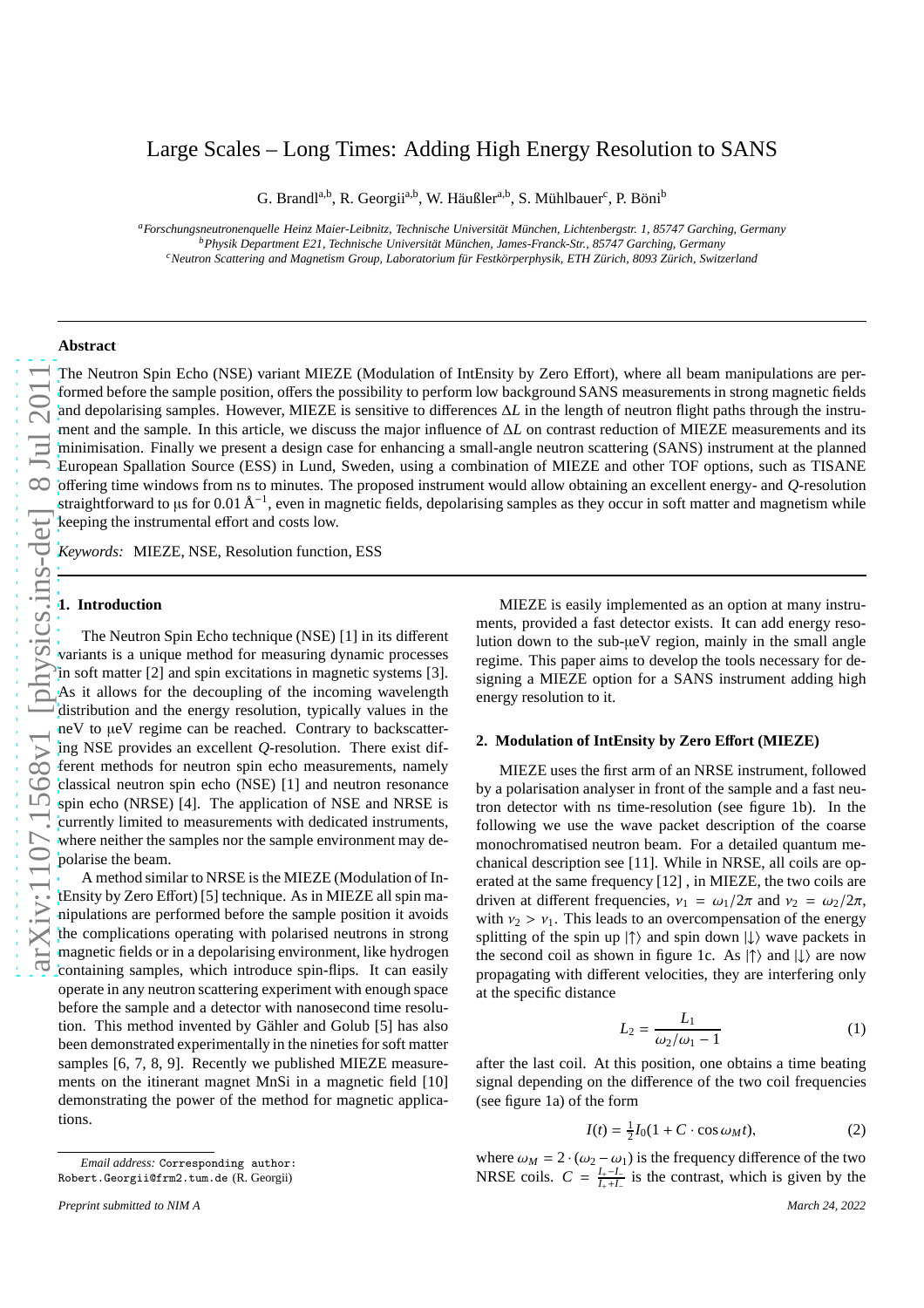

Figure 1: **(a)** A typical MIEZE signal at the detector position (see text for details). **(b)** Schematic of a complete MIEZE setup, showing the polariser (P<sub>1</sub>), the zero field of the MIEZE box (hatched) with two  $\pi$ -flipper coils (C<sub>1</sub>, C<sub>2</sub>), the analyser  $(P_2)$ , the sample  $(S)$  and the detector  $(D)$ .  $(c)$  Kinetic energy splitting for the spin-down  $(\psi_1)$  and spin-up  $(\psi_2)$  states of the neutrons along the flight path due to the  $\pi$ -flipper coils. **(d)** Temporal delay  $\Delta t$  of the spin states along the flight path. The splitting reaches its maximum after the second flipper coil and vanishes at the detector position (after [10]).

Reprinted with permission from APS. ©2011, American Institute of Physics.

ratio of the measured amplitude *A* and the average intensity *B* (figure 1a).

The MIEZE time, which is equivalent to the spin echo time [12] is given by

$$
\tau_M = \frac{\hbar}{mv^3} \omega_M L_S, \qquad (3)
$$

where  $L<sub>S</sub>$  is the distance between sample and detector. Similar to time-of-flight methods, the time resolution obtained depends on *L<sup>S</sup>* as seen in figure 1d.

The role of the polarisation in NSE and NRSE is now taken by the contrast *C* of the time beating signal, which can be expressed as

$$
C = \int d\omega \, S(\omega) \cos(\omega \tau_M). \tag{4}
$$

In analogy to NSE, a signal measured at a specific spin-echo time  $\tau_M$  is directly proportional to the intermediate scattering function  $S(Q, \tau_M)$ . Thus a typical MIEZE experiment results in the determination of  $S(Q, \tau_M)/S_{el}(Q, \tau_M)$  over  $\tau_M$ , where  $S_{el}(Q, \tau_M)$  is the signal of an elastic reference sample, usually graphite or the sample in a frozen state (like very low T in the case of magnetic systems). For quasi-elastic experiments with an assumed Lorentzian line shape of half-width Γ, the normalised intermediate scattering function is given by [12]

$$
\frac{S(Q, \tau_M)}{S_{el}(Q, \tau_M)} = \exp(-\Gamma(Q)\tau_M). \tag{5}
$$

#### **3. Path lengths in MIEZE**

The MIEZE method is closely related to TOF methods and therefore sensitive to path length differences ∆*L*. ∆*L* increases for larger *Q*. Therefore, the two different spin states interfere



Figure 2: The scattering geometry: A parallel beam of neutrons is scattered by the whole sample volume under the angle Θ.

less with each other leading to a reduction in the contrast *C*. The path length differences originate from different parts of the MIEZE setup and can be expressed by

$$
C = R_{\text{Coils}} \cdot R_{\text{Sample}}(\text{geometry}, \Theta, \Lambda) \cdot R_{\text{detector}}(\Lambda) \cdot C_0, \quad (6)
$$

where  $\Theta$  is the scattering angle,  $\Lambda = 2\pi v/\omega_M$  the ratio of neutron velocity and angular frequency of the time-beating signal, i.e. the path length of one oscillation, and "geometry" denotes the sample geometry. *R*<sub>Coils</sub> contains the contrast reduction in the coil systems in front of the beam. *R*<sub>Coils</sub> is mainly determined by the performance of the flipper coils and the perfection of the zero field shielding around the system.  $R_{\text{Deector}}$  treats the loss of contrast due to the thickness of the detector. Depending on the interaction depth of the neutrons in the detector, the flight paths of the neutrons are different, thus reducing the contrast of the intensity modulation. As an example, the instrument MIRA [13] at the FRM II will use a CASCADE detector [14, 15] with  $2 \mu m$  thick neutron detection planes. Therefore,  $R_{\text{Detector}}$  is approximately 1.

The reduction factors  $R_{\text{Coils}}$  and  $R_{\text{Detector}}$  depend only on instrument specific parameters, therefore they can be determined by experiment or theoretical calculations independently of a specific sample.

In contrast,  $R_{Sample}$  depends both on the geometry of the experiment and the sample and needs to be treated separately for each experiment. While Hayashida et al. [16] determined this reduction factor through Monte-Carlo simulations, we present here analytical formulae, which can be calculated faster and provide more insight into the influence of different sample geometries on *C*. For simplicity we neglect here the influence of the divergence in the beam, as it anyhow is for SANS quite small.

The path length difference ∆*L* caused by scattering of a parallel incoming beam in a sample at two different positions of interaction separated by **r** (see figure 2) is given in first order by [17]

$$
\Delta L(\mathbf{r}) = \left(\frac{\mathbf{k}_i}{|\mathbf{k}_i|} - \frac{\mathbf{k}_f}{|\mathbf{k}_f|}\right) \cdot \mathbf{r}.\tag{7}
$$

This corresponds to a phase shift of  $\Delta\phi(\mathbf{r}) = \omega_M \Delta L(\mathbf{r})/v$  $2\pi\Delta L(\mathbf{r})/\Lambda$ , where  $\Lambda$ , as defined above, is the path length for a single oscillation. Integrating over the total sample volume *V*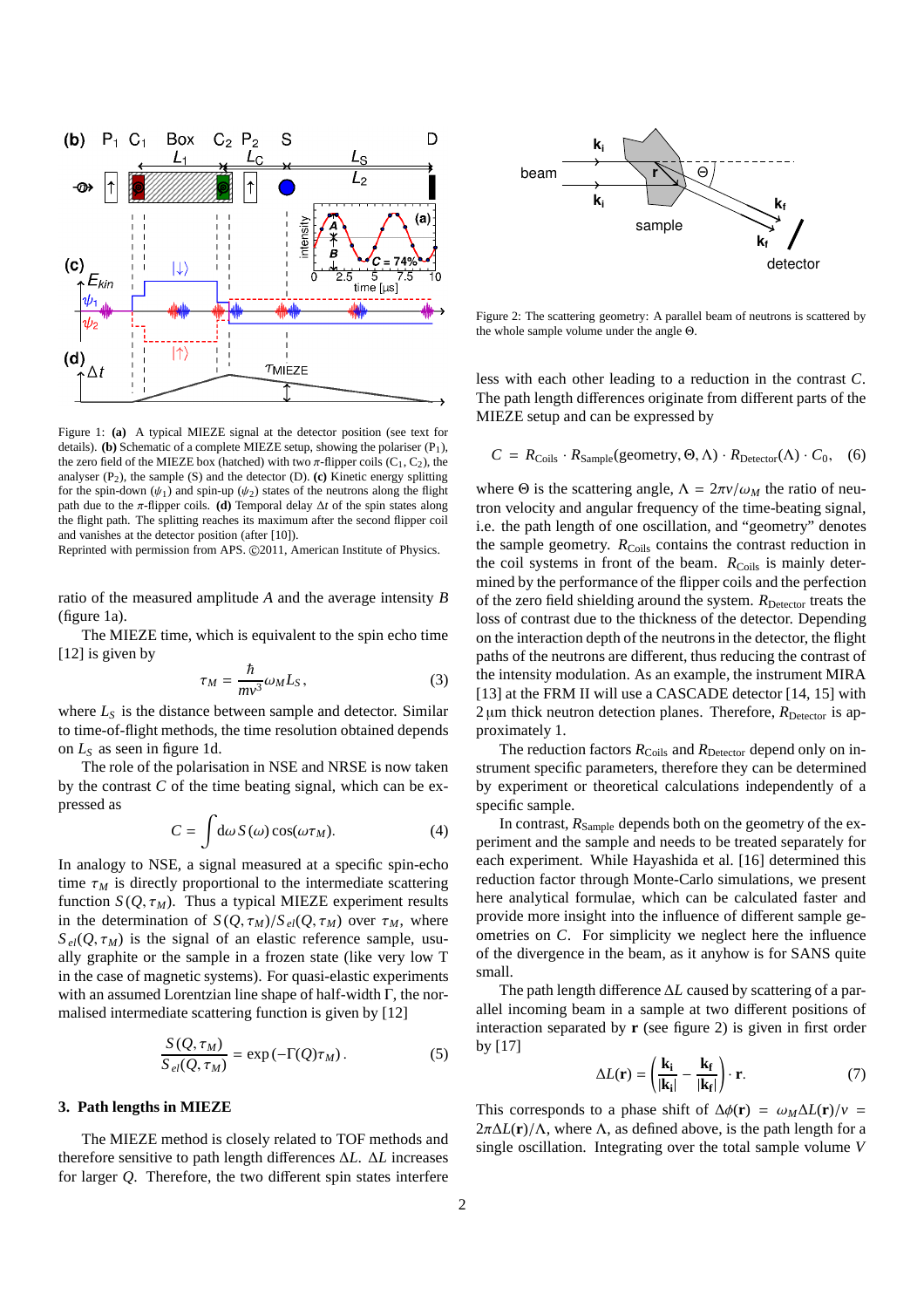

Figure 3: Definition of the dimensions of different sample shapes.

yields

$$
C = \int d\omega S(\omega) \frac{1}{V} \int_{\text{Sample}} d^3 r \cos(\omega \tau_M + \Delta \phi(\mathbf{r}))
$$
  
= 
$$
\int d\omega S(\omega) \frac{1}{V} \int_{\text{Sample}} d^3 r (\cos(\omega \tau_M) \cos \Delta \phi(\mathbf{r}) - \sin(\omega \tau_M) \sin \Delta \phi(\mathbf{r})).
$$
 (8)

For the Lorentzian  $S(\omega)$  assumed earlier, the sin-term vanishes when integrating over  $\omega$  and the integration separates into

$$
C = \underbrace{\frac{1}{V} \int_{\text{Sample}} d^3 r \cos \Delta \phi(\mathbf{r})}_{R_{\text{Sample}}} \underbrace{\int d\omega S(\omega) \cos(\omega \tau_M)}_{C_0}.
$$
 (9)

From this equation and the geometry given in figure 2 we can derive the correction factor for different sample shapes, with the dimensions given in figure 3:

1. Sphere with radius *r*:

$$
R(r, \Theta, \Lambda) = \frac{3\Lambda^3}{64\pi^3 r^3} \frac{\sin\left(\frac{4\pi r}{\Lambda}\sin\frac{\Theta}{2}\right)}{\sin^3\frac{\Theta}{2}} - \frac{3\Lambda^2 \cos\left(\frac{4\pi r}{\Lambda}\sin\frac{\Theta}{2}\right)}{16\pi^2 r^2}.
$$

2. Cylinder with radius *r*:

$$
R(r, \Theta, \Lambda) = \frac{\Lambda}{2\pi r} \frac{J_1\left(\frac{4\pi r}{\Lambda}\sin\frac{\Theta}{2}\right)}{\sin\frac{\Theta}{2}},
$$

where  $J_1$  is the Bessel function of the first kind. The height *h* of the cylinder – as it is oriented perpendicular to the scattering plane – does not affect the reduction factor *R* for a parallel incoming beam.

3. Cuboid with thickness *d* and width *a*:

$$
R(d, a, \Theta, \Lambda) = \frac{\Lambda^2}{4\pi^2 da} \frac{\sin\left(\frac{2\pi a}{\Lambda}\cos\frac{\Theta}{2}\sin\frac{\Theta}{2}\right)\sin\left(\frac{2\pi d}{\Lambda}\sin^2\frac{\Theta}{2}\right)}{\sin^3\frac{\Theta}{2}\cos\frac{\Theta}{2}}.
$$

As for the cylinder the reduction factor R does not depend on *h*.

4. Disk with thickness *d* and radius *r*:

$$
R(d, r, \Theta, \Lambda) = \frac{\Lambda^2}{4\pi^3 dr^2} \frac{\sin\left(\frac{2\pi d}{\Lambda} \sin^2 \frac{\Theta}{2}\right)}{\sin^3 \frac{\Theta}{2} \cos \frac{\Theta}{2}}.
$$

$$
\int_{-r}^{r} dz \sin\left(\frac{2\pi \sqrt{r^2 - z^2}}{\Lambda} \sin \Theta\right).
$$



Figure 4: The *Q*,  $\tau_M$  parameter space for a MIEZE instrument with  $\lambda = 10$ Å, and a cuboid sample with  $a = 10$  mm and  $d = 1$  mm. The lines indicate where the contrast for different sample configurations is reduced to 50% and 30%. The sample is either not rotated at all, or rotated by half the scattering angle with respect to two different positions at  $\Theta = 0$ .

0.0 0.2 0.4 0.6 0.8 1.0  $q(\text{\AA}^{-1})$ 

By rotation of any plate-like sample (cuboid or disk) by  $\Phi =$  $\Theta/2 - \pi$  (called "counter-rotation", see figure 4), one obtains:

$$
R(d, \Theta, \Lambda) = \frac{\Lambda}{2\pi d} \frac{\sin\left(\frac{2\pi d}{\Lambda} \sin\frac{\Theta}{2}\right)}{\sin\frac{\Theta}{2}}
$$

This results in a much slower decrease of *R* with increasing Θ as *R* depends only on *d*, the thickness of the sample, which can be made small.

.

In figure 5 the reduction factor  $R_{Sample}$  is plotted versus  $Q =$  $\frac{4\pi}{\lambda}$  sin  $\frac{\Theta}{2}$  for different geometries of the sample. It becomes obvious that differences are only important for larger *Q* values, and that there are large differences between different sample shapes.

In figure 4 the effect of sample rotation for measurements on cuboidal samples is demonstrated. The accessible parameter space in  $Q$  and  $\tau_M$  can be enlarged when turning the sample by half the scattering angle, in the right direction.

These theoretical predictions were tested for a cuboid of thickness  $d = 5$  mm and width  $a = 25$  mm using the MIEZE setup at FRM II [10] and a very good agreement for various τ*<sup>M</sup>* is obtained as shown in figure 6.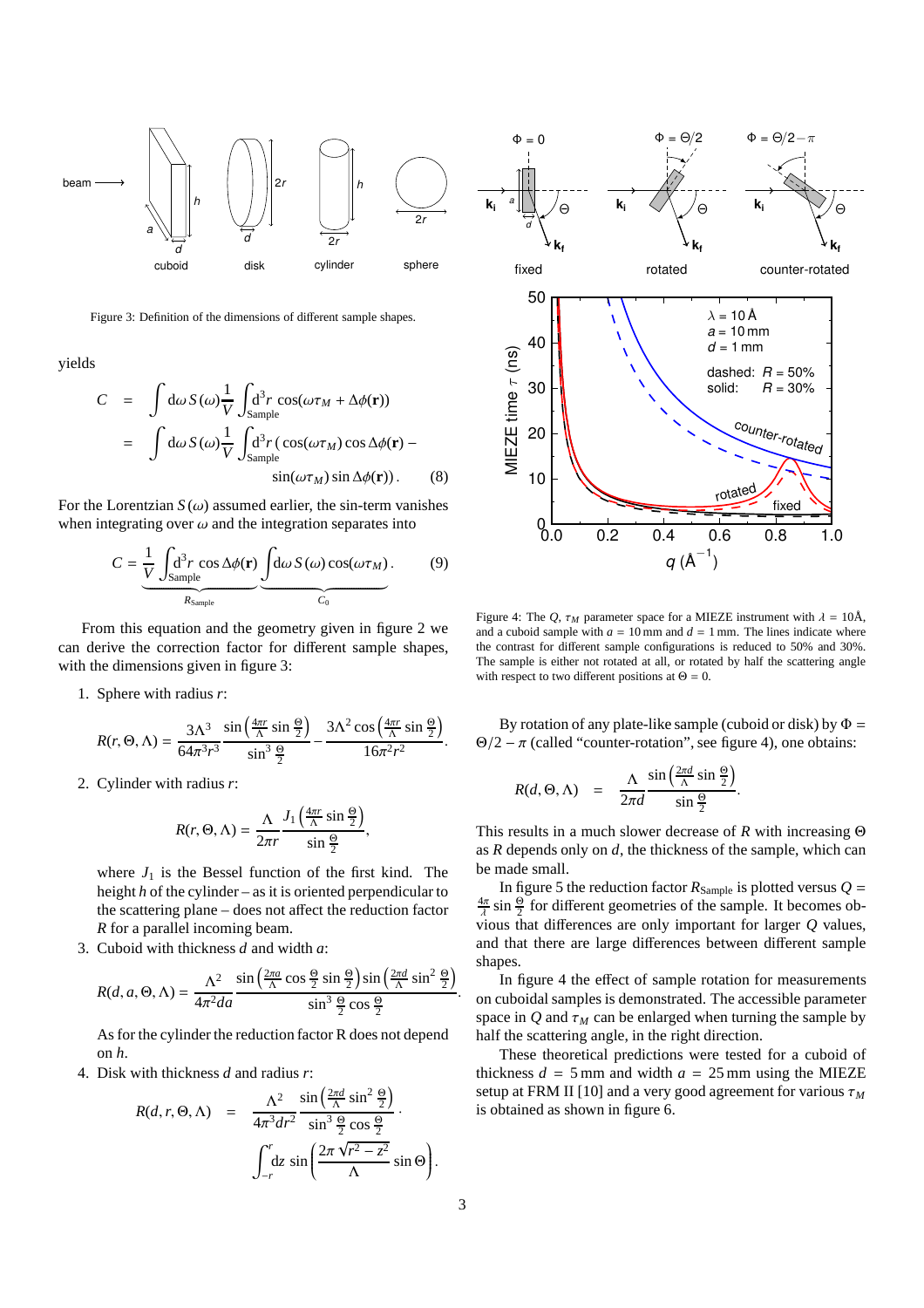

Figure 5: The reduction factor  $R_{Sample}$  for different geometries with the same sample volume of  $100 \text{ mm}^3$ . It is calculated for the instrument parameters of MIRA with a wavelength  $\lambda$  of 10.4 Å.  $L_1$  is 1 m, and  $L_S$  is 0.8 m.  $\omega_M$  is  $2\pi \cdot 200$ kHz, corresponding to  $\tau_M = 1.15$  ns. The scattering geometry is defined as shown in figure 2.

#### **4. High resolution MISANS at ESS**

From the discussion above it becomes clear that the MIEZE technique is particularly well suited for measurements in the small angle regime as for low *Q* the contrast reduction due to the path length differences is less severe. Therefore a combination of a time-of-flight SANS instrument with a MIEZE option (MISANS) would allow for high resolution measurements both in energy- and Q-space. The MIEZE principle at a time-offlight source was recently demonstrated at the chopped CG-1D beam at HFIR at the Oak Ridge National Laboratory [18].

Equations (1) and (3) demonstrate that the different instrument design parameters are correlated. If  $L_2$  is replaced by  $L_2 = L_C + L_S$ , where  $L_C$  is the distance between the last coil and the sample (see figure 1b), one obtains

$$
\tau_M = \frac{2\hbar\omega_1 L_S L_1}{mv^3 (L_S + L_C)}.
$$
\n(10)

This equation now allows for trading off different instrument designs if one defines the maximum range of Spin-Echo times.

Current NSE measurements are performed up to  $1 \mu s$  [19] and are a benchmark for new spin echo beam lines. Considering typical SANS setups as proposed for long-pulse spallation sources such as the ESS [20] a zero-field region can be added to the 20 m long collimation section, with a coil distance, for example,  $L_1 = 15$  m, a coil-sample distance  $L_C = 5$  m and a sample-detector distance  $L<sub>S</sub> = 10$  m. For neutrons with  $\lambda = 20$  Å, which is a typical wavelength used in NSE for high resolution measurements, the remaining free parameter in eq. (10) is  $\omega_1$ . To achieve  $\tau_M = 1 \,\mu s$  with this setup, the coils have to be driven at  $\omega_1 = 2\pi \cdot 1$  MHz and  $\omega_2 = 2\pi \cdot 2$  MHz so that  $\omega_M = 2\pi \cdot 2$  MHz. This can be obtained with current coil designs: RF coils that can be driven at these frequencies are



Figure 6: The reduction factor *R* versus *Q* for a cuboid of width  $a = 25$  mm and thickness  $d = 5$  mm compared to measured values of  $R$  on the instrument MIRA with a wavelength  $\lambda$  of 10.4 Å.  $L_1$  is 1 m, and  $L_S$  is 0.8 m.  $\omega_M$  ranges from  $2\pi \cdot 46$  kHz to  $2\pi \cdot 200$  kHz, yielding a MIEZE time  $\tau_M$  from 0.26 ns to 1.15 ns, respectively.

in commissioning at the instruments RESEDA [21] and TRISP [22] at FRM II.

For these instrument parameters, a  $\tau_M$ – $Q$  parameter space is opened as shown in figure 7 for cuboid samples of several sizes. MIEZE times of 1 µs are achieved up to  $Q = 5 \times 10^{-3} \text{ Å}^{-1}$ for samples with a width of 5 mm and a thickness of 2 mm. The largest spin echo times are available for small *Q*, which matches the requirements of measuring quasi-elastic dynamics, i.e. very slow relaxation processes as they are expected for large scale structures, for example in soft matter and magnetic materials with novel topological structures.

We do not discuss the *Q* resolution of such an instrument here, as it is mainly defined by  $\Delta \lambda / \lambda$ , which is already small at a pulsed source,  $\approx$  3% at the ESS as discussed in [20], and by the beam divergence, which will also be excellent for such a long collimation section.

In conclusion, we propose to rather dramatically enhance the capabilities of a SANS beam line at the ESS with different options to obtain in parallel information on structure *and* dynamics, especially in magnetic fields. These options can be MIEZE, TISANE [23] and stroboscopic SANS [24]. The latter two are basically available free of charge with the fast timeresolving detector for MIEZE. They will cover the time domain from nanoseconds to minutes. Such an instrument based on existing technology would open new perspectives for research in magnetic systems and soft matter. It would offer an excellent *q*resolution and at the same time allow to measure the dynamics on a wide range of time scales<sup>1</sup>, competitive to NSE or NRSE instruments. It would also be much cheaper and easier to build due to the reduced effort in magnetic shielding. Furthermore it

<sup>&</sup>lt;sup>1</sup>Strictly speaking, stroboscopic SANS and TISANE are only able to resolve dynamics stimulated by a periodic signal, whereas MIEZE has the potential to observe the dynamics in thermal equilibrium through the interaction of the neutrons with the system.